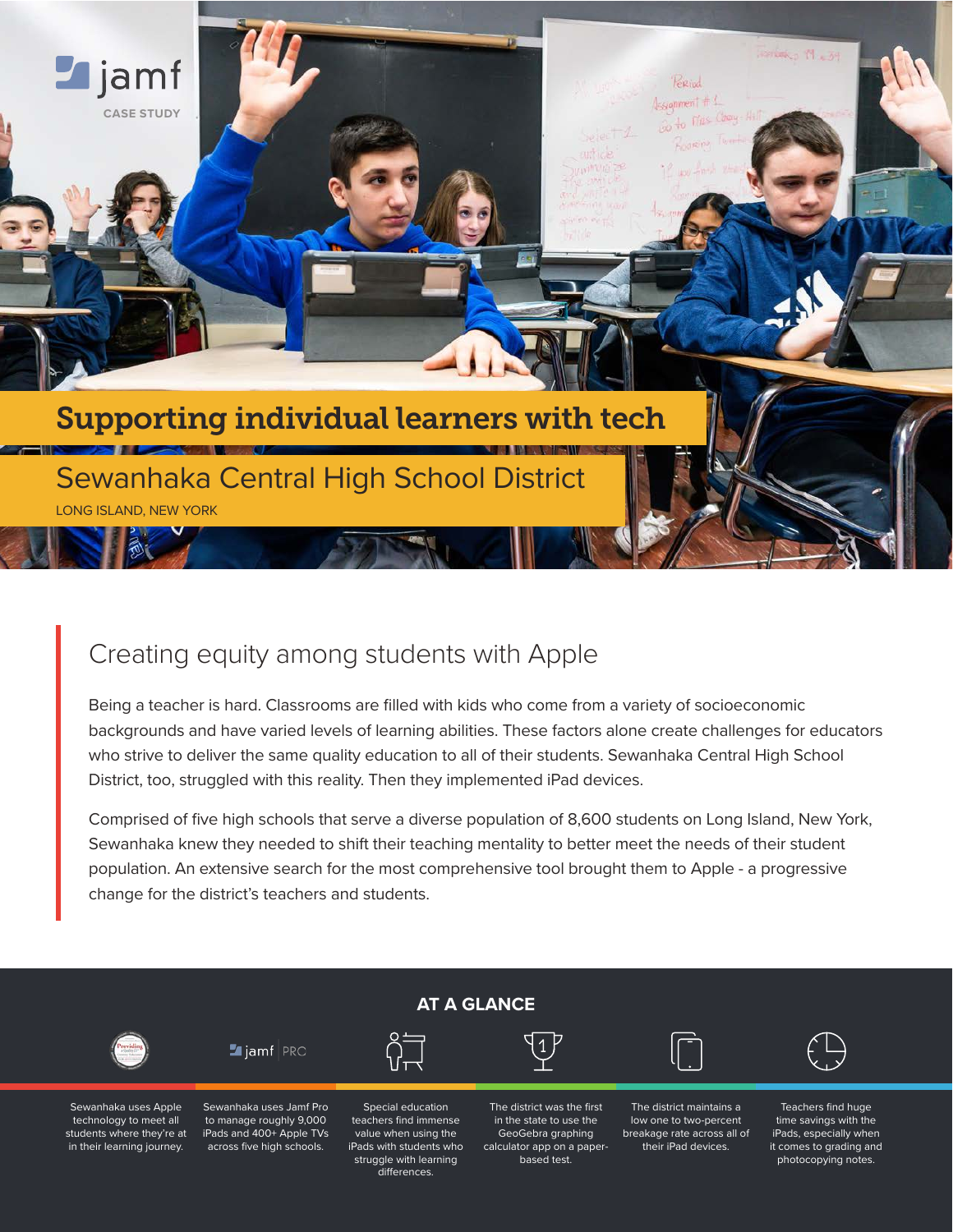

#### **SELECTING THE TOOL FOR STUDENT LEARNING**

"I was told this would never be an iPad district," said Brian Messinger, district coordinator of classroom instructional technology and student achievement, Sewanhaka Central High School District. At the time, in 2015, the district was piloting Microsoft Surface tablets with teachers. But Messinger said they knew they needed a better option. That's when they began a decision analysis - a process where teachers, students, parents and administrators weigh in on which devices would ultimately best serve the students.

During a technology expo at the district, representatives from Google, Microsoft and Apple presented how their tech would meet the district's specific needs to 250 members of the selection committee. "We went through a detailed, mathematical process to rank the devices against our criteria, and the iPad won by a landslide," Messinger said.



Sewanhaka started a pilot with teachers and a small number of students in each school. The following year, all seventh and eighth grade students received iPad devices. Each year, two more grades got devices, until the final rollout in the fall of 2018. Now, every Sewanhaka student has an iPad - a total of nearly 9,000 across the district.



#### **SEEING THE IMPACT IN SPECIAL EDUCATION**

While there's no doubt that implementing a one-toone iPad program helps bridge the socioeconomic gap between students, Sewanhaka special education math teachers, Caitlin Wheeler and Susan Bach, said the devices arguably benefit their students the most. And when it came to defining the biggest benefit to this student population, they commented in resounding agreement, "The iPads help our kids with organization."

"Some of our students tend to need extra support with organization and executive functioning," Bach explained. This all changed with the iPad devices. Prior to the implementation, Bach, who's been with the district for 11 years, said she received many phone calls a year from parents looking for answers. "Most of the time they were calling to say they couldn't find their child's notes," she said. "They asked, 'Without them, how can I help my child?' And it was a fair question." She sought out the answer and found it with OneNote, a digital note-taking app. "Now with this technology, it allows us to not only have notes all the time, but it also enables us to make tutorial videos. There's a lot more support with the organization piece, which is fantastic for our students."

The parents are grateful, too. Bach provides all of her students' parents with the iPad login information so they can easily access their child's homework and notes - a simple, yet valuable way to help parents make sure their child is achieving a higher level of success. And all those calls from parents… Bach said they dropped to just one in the past two years.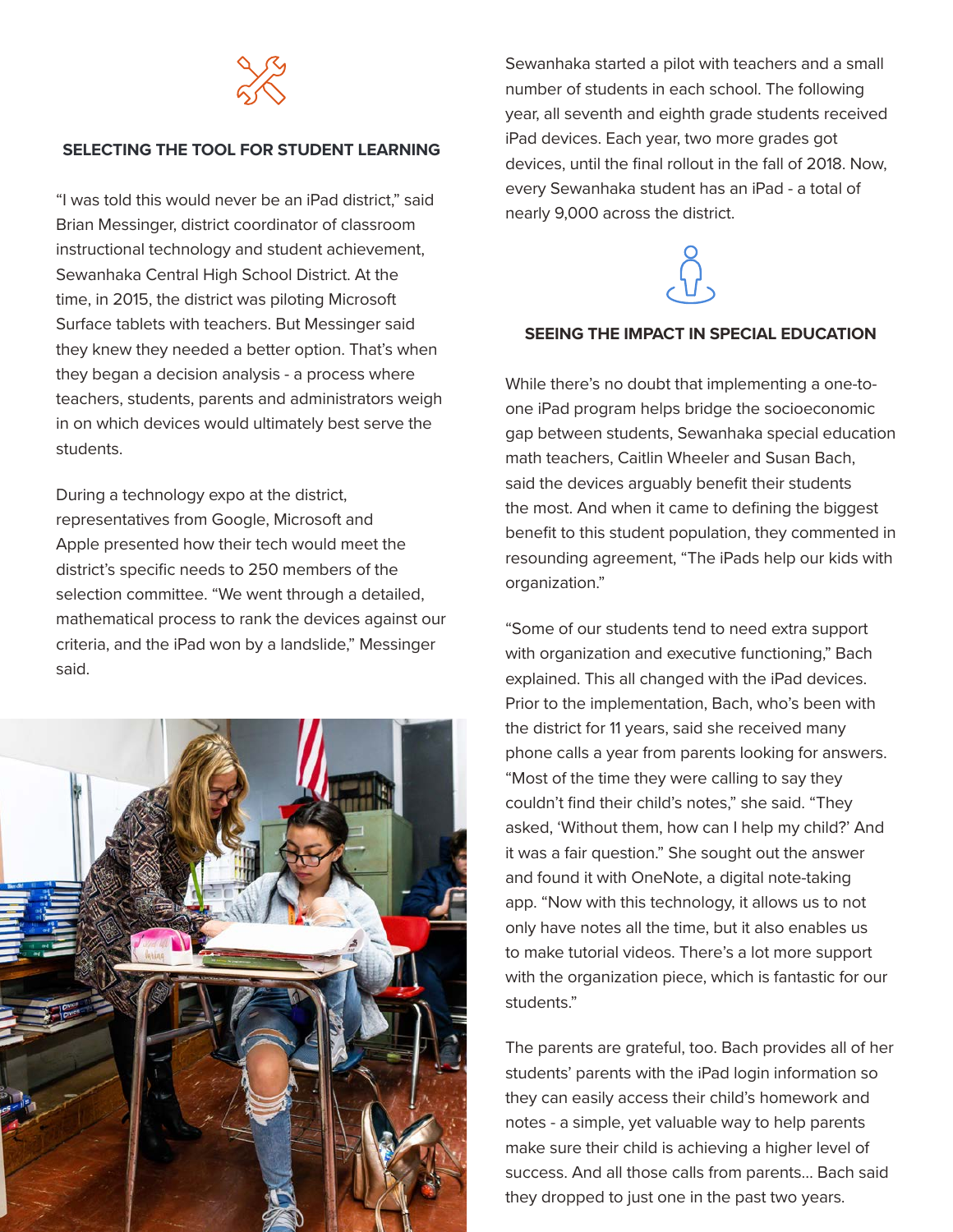# Using iPad devices as equalizers among students

The Sewanhaka Central High School District has a diverse group of students with varied learning abilities from all socioeconomic backgrounds. They implemented a one-to-one iPad program as a way to help bridge the gap between students and create a level paying field for all learners. Here are some of the ways they feel the devices help close the equity gap.

- **Access to Information**: Prior to using the iPad devices, students looked to their teachers and textbooks as their main sources of information. "Now students have access to pretty much any information they want at the touch of a finger," said Kevin Dougherty, principal, Elmont Memorial High School, Sewanhaka Central High School District.
- **Strategic App Usage**: About 70 percent of Dougherty's students couldn't afford a graphing calculator. "The GeoGebra graphing calculator app has single-handedly changed the game for my kids," he said. "Now they have a tool they can take home with them on a daily basis to complete their work."
- **Translations**: Prior to having iPad devices, Dougherty said students who studied English as a second language faced obstacles to learning. He said, "It's a huge help that teachers no longer have to provide translated materials. The students can use the iPads to translate themselves."
- **Increased Participation**: While some students are never shy about raising their hand in class, Dougherty said technology helps those who are. "We always defined a raised hand as active participation, and therefore rewarded that behavior. The iPads help our quiet students show participation in a way that's more comfortable for them."
- **Learning Differences**: When kids aren't singled out for their differences, Dougherty said it creates a more anonymous playing field. "This eliminates the ability for students to perceive and unjustly assume that something is wrong with some of their classmates."

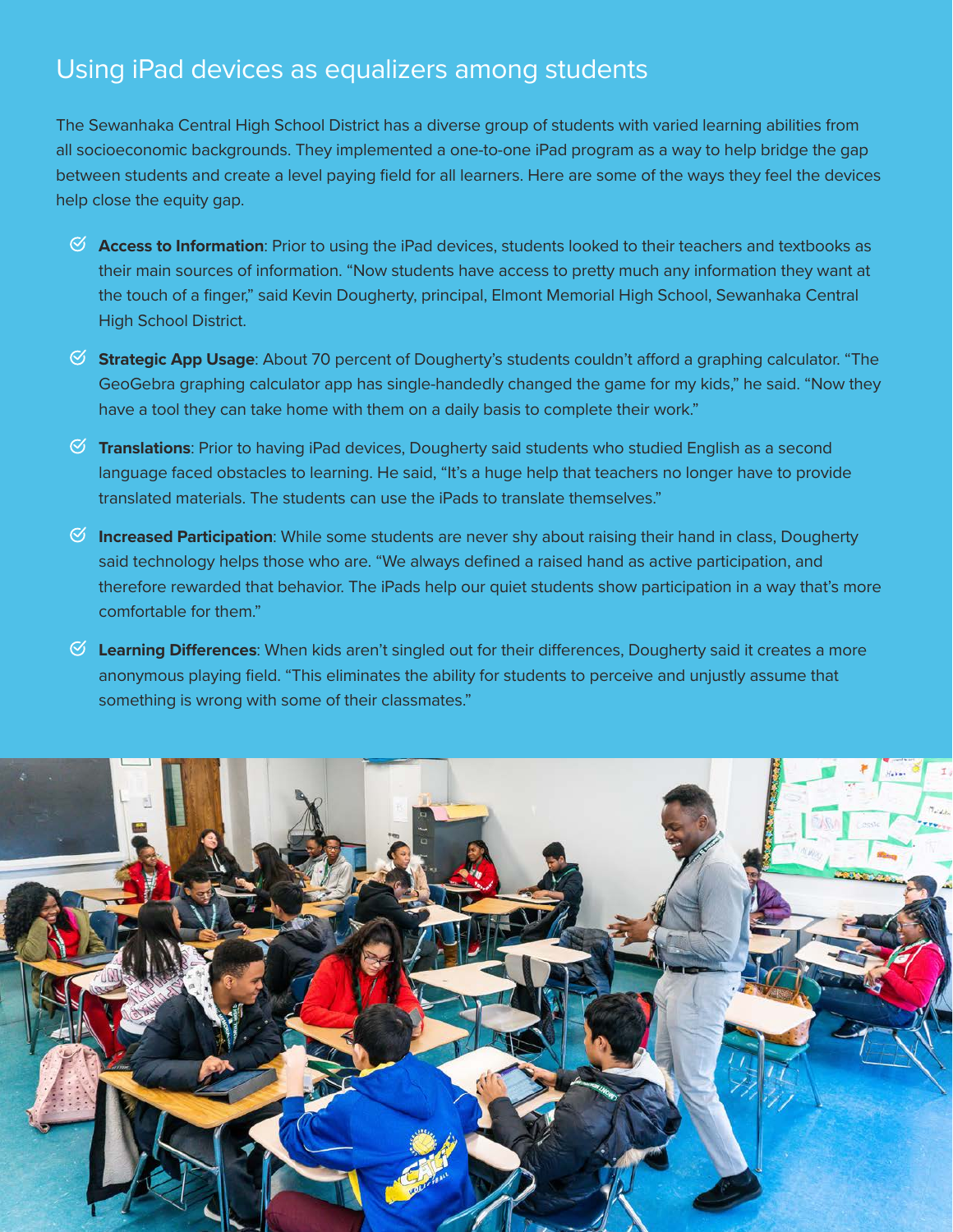### **GIVING TEACHERS THE GIFT OF TIME**

As an additional bonus, Wheeler said digital notes save her loads of valuable time. She explained that almost all of her students have a modification on their individualized education program (IEP) that allows them access to class notes. "You used to have to make a photocopy, give it to the student, and the student puts it in their folder never to be seen again," she explained. "Now students can find our class notes, and they're categorized and organized by the teachers." Wheeler said this functionality alone gives her more time to focus on other areas of teaching.

Both Wheeler and Bach said the iPad is also a valuable tool when it comes to grading. "If I can do their 20 multiple-choice questions on the iPad, and they get their feedback right away, then I can grade their long-answer problems with extra time," Wheeler said. She then uses the extra time to build lessons that support the areas where most students struggled on the test. She said, "That freedom for us as educators is huge."



## **ELIMINATING THE STIGMA OF PERSONAL DIFFERENCES**

While the benefits the iPad devices provide teachers are undeniable, Wheeler said it's more important to recognize that the iPad can help eliminate the stigma students face when they differ from their peers.

Many students, she said, previously had to leave the room to have readers for tests and quizzes - a modification on their IEP. "Now they just put in their headphones and listen to the question," she explained. "This not only allows those students to remain in class, but it also levels the playing field for students with different reading levels."

Christopher Carmody, the assistant principal at H. Frank Carey High School, part of the Sewanhaka Central High School District, couldn't agree more. He said, "Whether it's a differentiation in terms of a learning style, the ability to accommodate certain disabilities, a hearing impairment or a vision impairment, teachers are instantly able to cater to all different learners through the iPad."

"There was a time when a student would go home and maybe they wouldn't have access to a computer - maybe they wouldn't have Wi-Fi access. Perhaps they even had to go to a local library in order to complete a project or assignment. Now, we've completely eliminated any disparity and inequity technologically, because every student has an iPad. That has been such a powerful tool in making sure that all learners can achieve high levels."

– Christopher Carmody, Assistant Principal, H. Frank Carey High School, Sewanhaka Central High School District.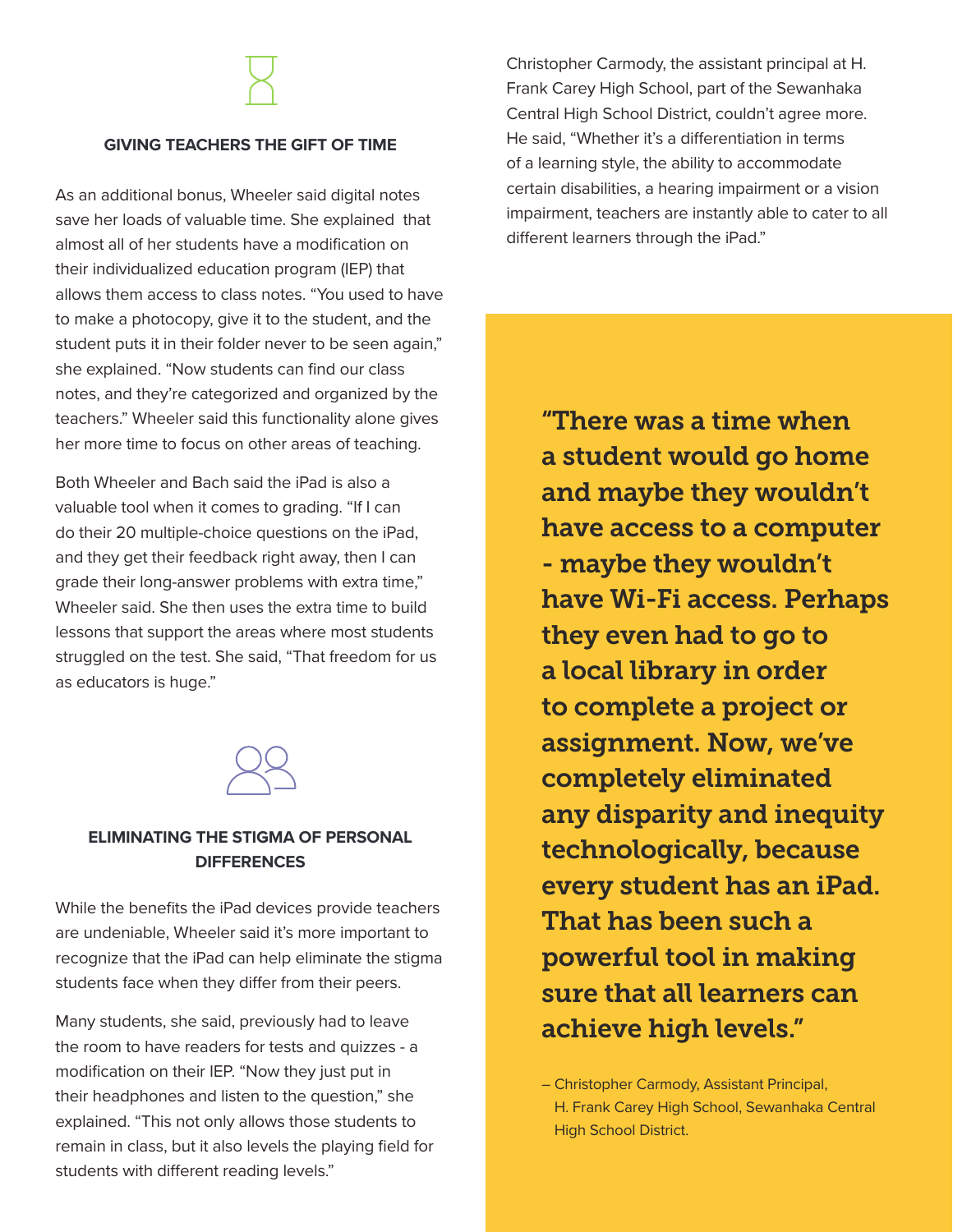

#### **IMPLEMENTING A NEW FORM OF OLD TECHNOLOGY**

But the benefits of the iPad, Wheeler said, span even further. When it comes to testing, she explained, having the right technology can make or break a student's success. Last year, for instance, Wheeler said she didn't give any homework to her algebra class - not because they didn't need the practice, but because most of her students couldn't afford graphing calculators. "And some of them didn't have Wi-Fi at home," she added. Thankfully, things changed with the addition of GeoGebra in 2018.

The district added the GeoGebra graphing calculator app to the district's iPad devices as a way to encourage digital equity for all students. Their first large success with the free app came in early 2019 when more than 250 students completed their Algebra I, Geometry and Algebra II New York State Regents exams with support of the app. The district used Jamf Pro to lock each device into exam mode and restrict all other device functionality.

"Without Jamf, this wouldn't have worked," Messinger said. "From the start, Jamf recognized this was a unique project, and they invested resources to help us succeed. We never could have done it without that partnership." As the first district to have a significant number of students take a paper-based New York state exam with iPad devices, Messinger said he's proud of Sewanhaka for using technology to break down equity barriers.

Robert Pontecorvo, coordinator of mathematics, Sewanhaka Central High School District, said in one of the district's schools, 300 kids didn't have graphing calculators for a previous test - an unacceptable disparity between students. "It's a very different feeling to be a kid who has to borrow a calculator after school in order to complete homework, versus that kid who goes home with a calculator," he said, "That wasn't right, and that's thankfully changed now that we have GeoGebra."

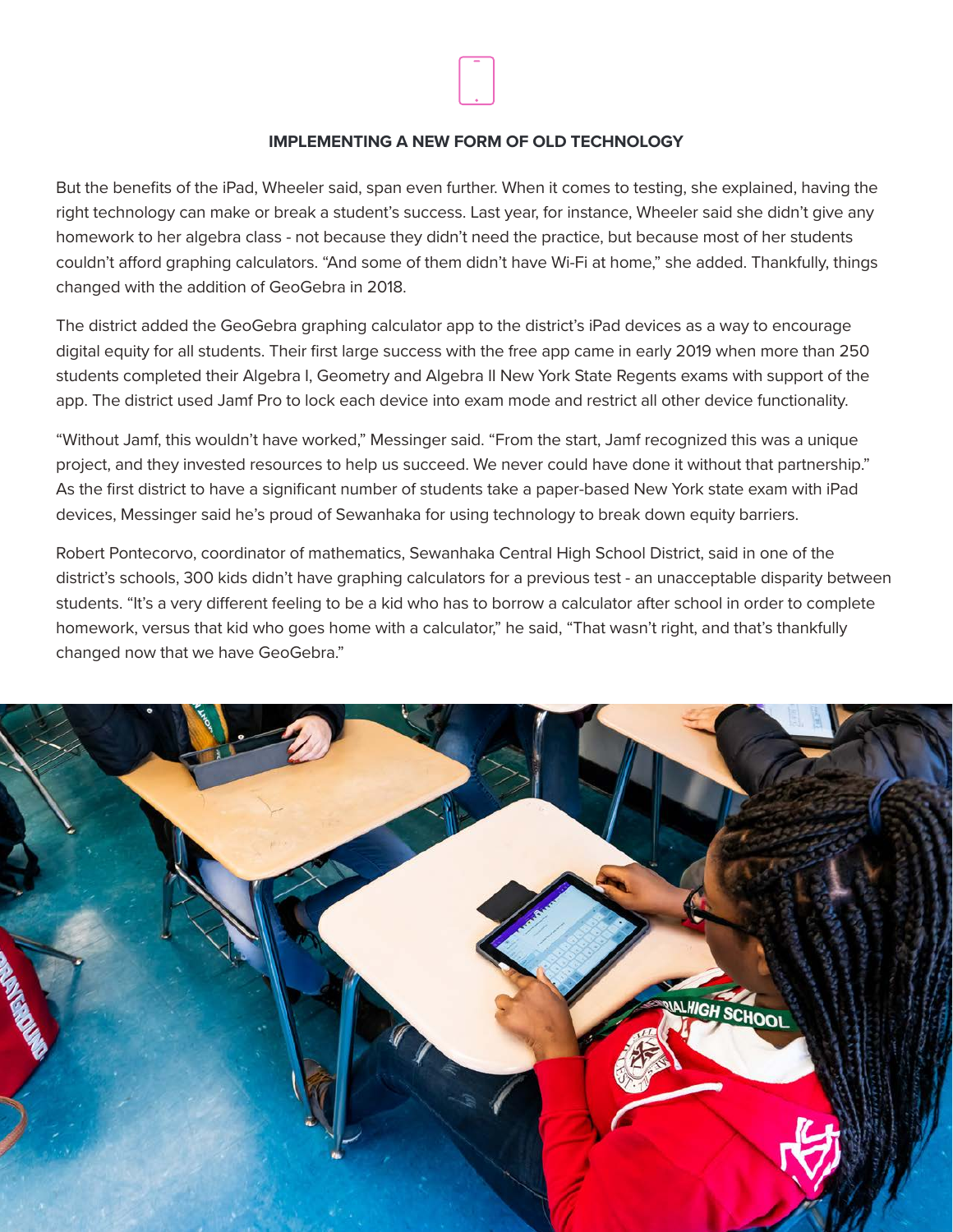## **ENSURING STREAMLINED DEVICE MANAGEMENT**

A small team of three uses Jamf Pro on a daily basis - the only way Messinger said the district can support their nearly 10,000 devices. "Jamf allows us, in a moment's notice, to provide our teachers and students with whatever they need, when they need it," he said. "So when we make a decision that's in the interest of students for education, Jamf allows us to do that quickly and seamlessly."

Messinger, and his small team, live in configuration profiles, as well as device and app records. He said it's these functionalities that allow them to streamline the district's device management in ways no other competing MDM could. But there's more to Jamf than the power of Jamf Pro, Messinger said. "Jamf has become more than just another company we do business with," he explained. "It's become a true partnership, where if we have something we need to figure out, Jamf offers us the solution and works with us."

Whether it's in the IT office or the classroom, district administrators and educators continuously work together to deliver an elevated level of learning to their students. And while they agree the iPad devices support their mission of creating modern classrooms, they also recognize it's important to continually examine how technology can enhance traditional teaching methods. Only then, they said, will their students truly benefit from the district's iPad implementation.

# The value of Jamf Premium Plus Support

In a span of just three years, Sewanhaka went from having no mobile devices to nearly 10,000 - all with just three administrators to manage the technology. "We discovered we were spending a lot of time trying to figure things out," said Brian Messinger, district coordinator of classroom instructional technology and student achievement, Sewanhaka Central High School District. "We invested in Premium Plus Support, and it's the best investment we've made."

Messinger said he relies on his dedicated team of Jamfs to answer questions quickly and thoroughly. And they always do. "They usually return my emails within five minutes," he said to the team's impressive response rate. But more than that, Messinger said his Premium Plus Support team is more than Jamf experts on the other end of a call or email. "They are essentially part of our very small tech staff," he said. "They're literally just like Jamf genies in a bottle."